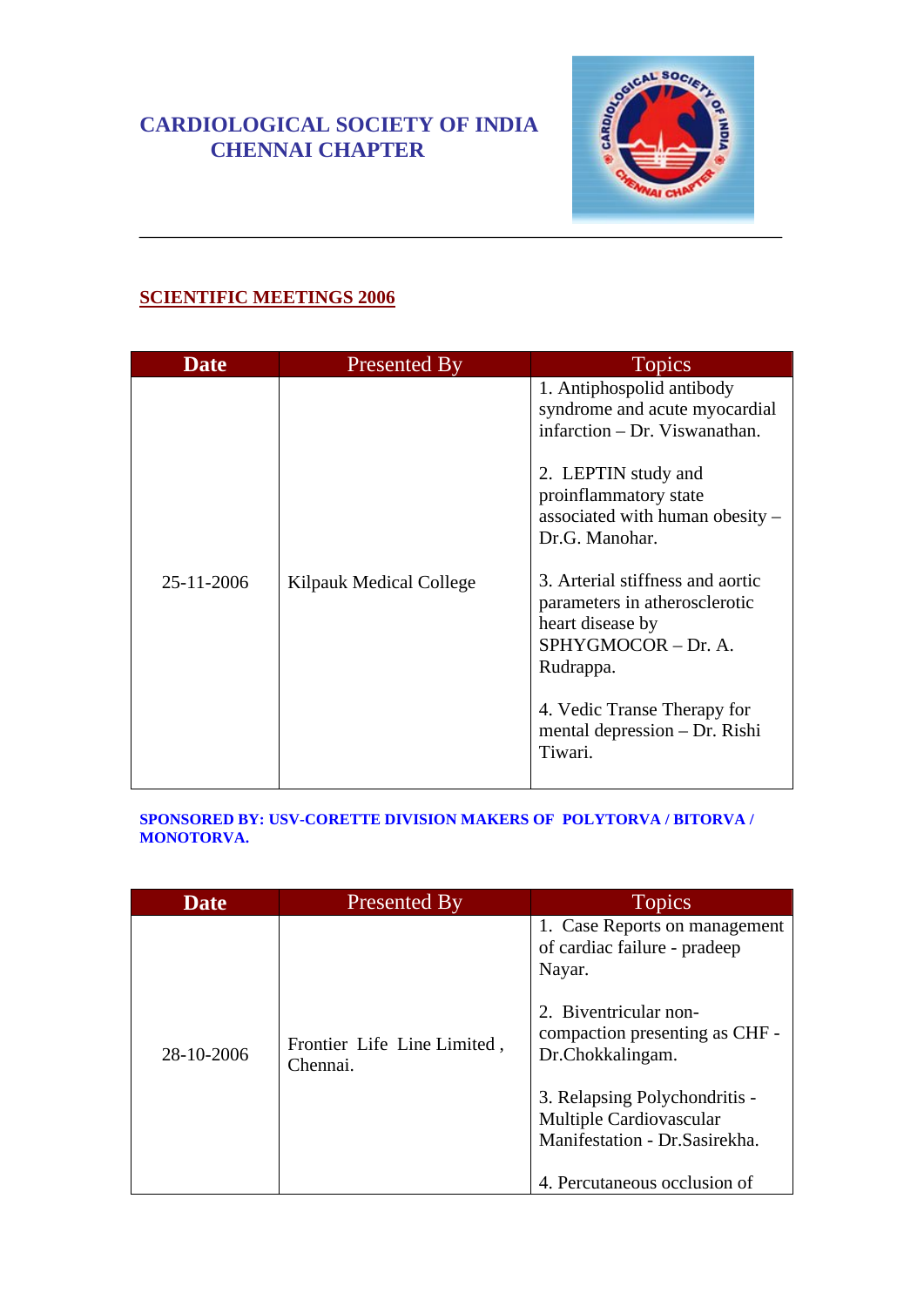| coronary cameral fistula -<br>Dr.Prem Sekar.                      |
|-------------------------------------------------------------------|
| 5. Tissue engineering in RVOT<br>reconstruction.                  |
| 6. Coronary artery PS fistula -<br>case report.                   |
| 7. Coronary endarterectomy in<br>diffuse coronary artery disease. |

#### **SPONSORED BY:** *UNISEARCH - CV DIVISION - Makers of TOLOL XR / CLODREL PLUS.*

### **Prof. Doctor N. Sivarajan Endowment Oration.**

| <b>Date</b> | <b>Presented By</b>                                | <b>Topics</b>                                                                                                                                                                                                                                                                                                            |
|-------------|----------------------------------------------------|--------------------------------------------------------------------------------------------------------------------------------------------------------------------------------------------------------------------------------------------------------------------------------------------------------------------------|
| 30-09-2006  | Oration:<br>Dr.S.Ajit Mullasari,<br>MD. DM (Card). | 1. "CURRENT STATUS OF<br><b>STEM CELL THERAPY IN</b><br><b>CARDIOVASCULAR</b><br>DISORDERS".<br>2. Welcome Address by:<br>Dr.R.Subramanian, MD, DM<br>(Card).<br>3. Introduction of Endowment<br>Oration by Dr.R. Barath kumar,<br>MD, DM (Card).<br>4. Introduction of Speaker:<br>Prof.V.Jaganathan, MD, DM<br>(Card). |
|             |                                                    | 5. Oration : Dr.S.Ajit Mullasari,<br>MD. DM (Card).                                                                                                                                                                                                                                                                      |
|             |                                                    | 6. Vote of thanks:                                                                                                                                                                                                                                                                                                       |
|             |                                                    | Dr.P.S.Mohana Murugan, MD.<br>DM (Card), Joint Secretary.                                                                                                                                                                                                                                                                |

**SPONSORED BY:** *Merek Limited*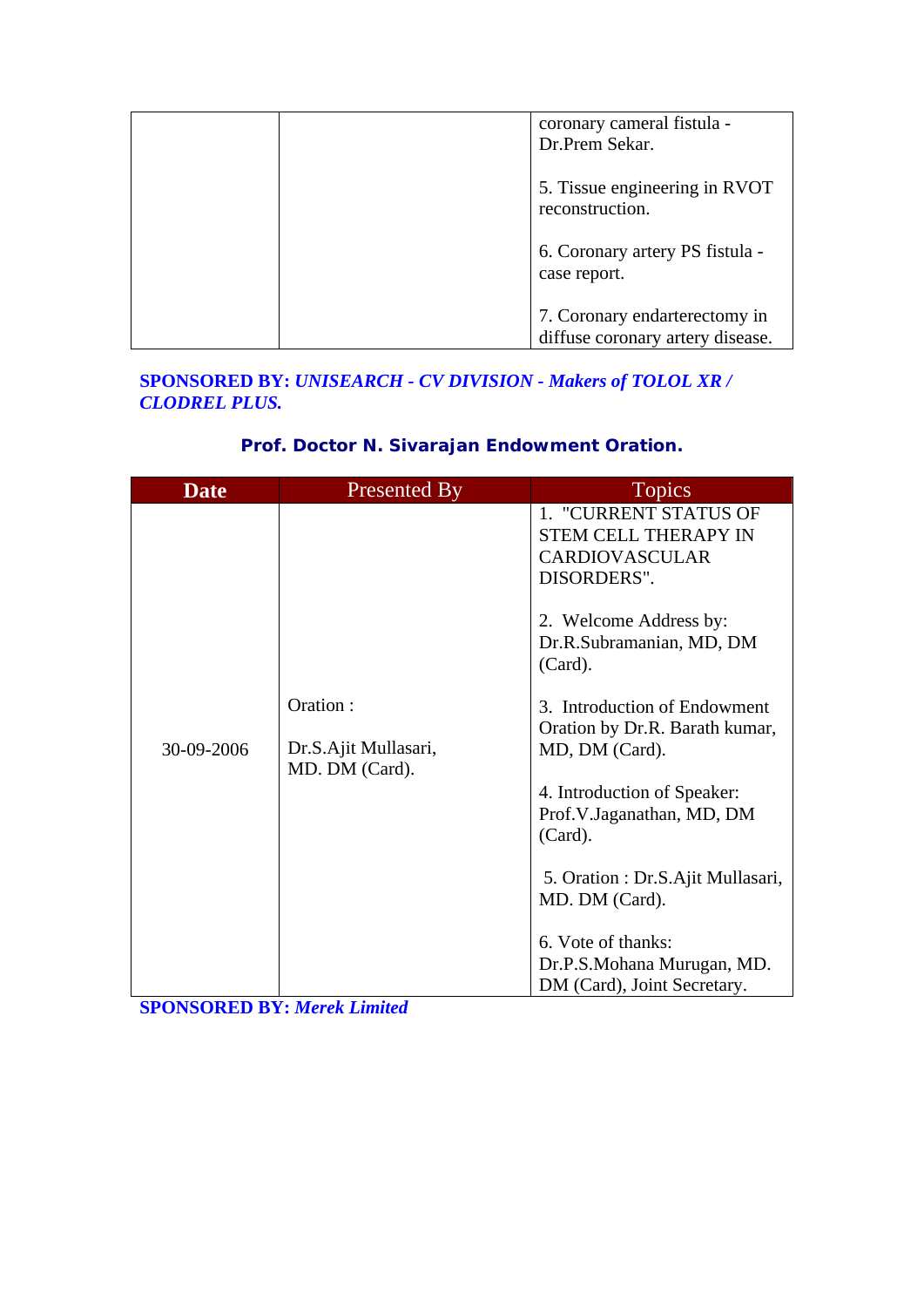| <b>Date</b> | <b>Presented By</b>         |             | <b>Topics</b>                                                                                                                                                                                                                                                                                                                                                                                                                                                                                                                                                                                                                                                                                                                  |
|-------------|-----------------------------|-------------|--------------------------------------------------------------------------------------------------------------------------------------------------------------------------------------------------------------------------------------------------------------------------------------------------------------------------------------------------------------------------------------------------------------------------------------------------------------------------------------------------------------------------------------------------------------------------------------------------------------------------------------------------------------------------------------------------------------------------------|
| 26-08-2006  | Vijaya<br>Heart<br>Chennai. | Foundation, | 1. Percutaneous coronary<br>intervention in post CABG<br>patients.<br>2 Does successfull reperfusion<br>mean successful recanalisation.<br>"IRA paradox of thrombolysis".<br>3. Bifurcation lesion<br>angioplasty: Does the field<br>change the rules of game.<br>4. Complex angioplasty and<br>stenting in Budd-chiari<br>syndrome - Three case reports.<br>5. CRT-D as the life saving<br>procedure in refractory heart<br>failure - A case report.<br>6. Successful CABG with<br>ventricular remodeling and<br>Mitral valve repair in a patient<br>with advanced cardiac failure<br>with calcified L V aneurysm and<br>severe pulmonary hypertension -<br>A case report.<br>7. Aortic arch aneurysm surgery<br>- A reality. |

# **SPONSORED BY:** *Micro - Cardi Care Division (Makers of Hopace & Ezevas)*

| <b>Date</b> | <b>Presented By</b>                       | <b>Topics</b>                                                                                                                                                                                                                                                                                                             |  |
|-------------|-------------------------------------------|---------------------------------------------------------------------------------------------------------------------------------------------------------------------------------------------------------------------------------------------------------------------------------------------------------------------------|--|
| 29-07-2006  | Madras<br>Medical<br>Mission,<br>Chennai. | 1. Surgical Management of<br>Complications of Acute MI -<br>Dr.S.Rajan.<br>2. Radical complete repair of<br>complex pulmonary atresia and<br>MAPCAs - Dr.Robert Coelho.<br>3. Percutaneous Aorta Illiac<br>revascularization of Kissing<br>Balloons / Stents technique -<br>Dr.J.Ezhilan.<br>4. Trans catheter closure of |  |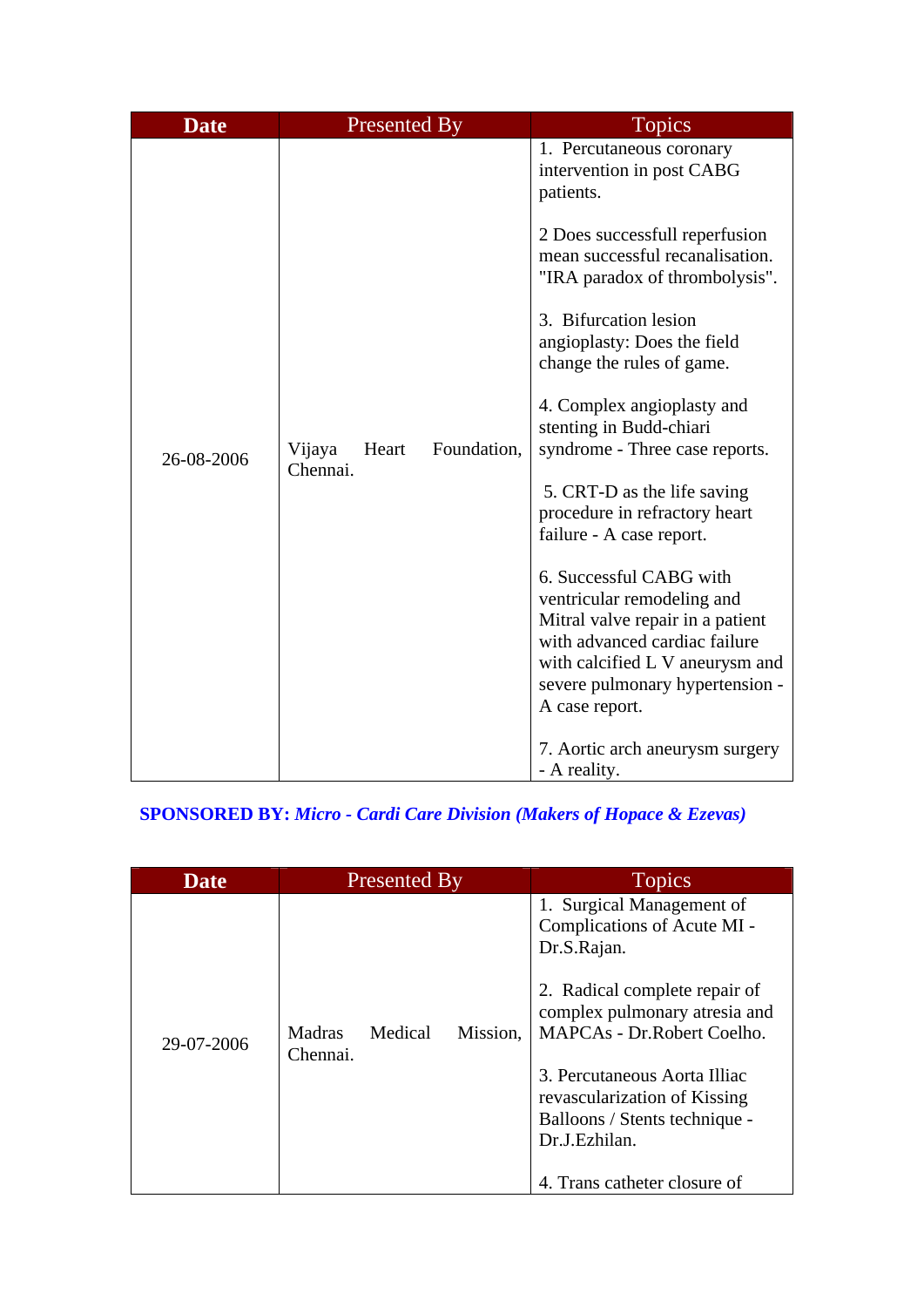| unligated vertical vein -<br>Dr. Nidhi Narula. |
|------------------------------------------------|
| 5. An interesting Arrythmia -<br>Dr.Harish.A.  |

# **SPONSORED BY:** *Lupin / Pinnacle Division.*

| Apollo Hospitals, Chennai. | 1. Non compaction of LV - By:<br>Dr.I.Sathyamurthy.<br>2. Chronic pulmonary<br>thromboembolism - Case Report<br>- By: Dr.I.Sathyamurthy.<br>3. Acute perforating<br>artherosclerotic ulcer of<br>descending thoracic aorta - By:<br>Dr.K.P.Misra/<br>Dr.K.Subramanyan. |
|----------------------------|------------------------------------------------------------------------------------------------------------------------------------------------------------------------------------------------------------------------------------------------------------------------|
|                            | 4. Merits and demerits of<br>primary PCI-By:<br>Dr.P.Ramachandran.<br>5. LMCA bifurcation disease -<br>no longer a surgical disease -<br>By: Dr.K.Mathew Samuel.                                                                                                       |
|                            |                                                                                                                                                                                                                                                                        |

### **SPONSORED BY: AVIROR - DIVISION OF SUN PHARMA - Makers of AZTOR, AZTOR-EZ.**

| <b>Date</b> | Presented By                                                                            | <b>Topics</b>                                                                                                                                                                                                                                                           |
|-------------|-----------------------------------------------------------------------------------------|-------------------------------------------------------------------------------------------------------------------------------------------------------------------------------------------------------------------------------------------------------------------------|
| 25-03-2006  | Dept. of Cardiology & Cardio<br>- Thoracic Surgery, Madras<br>Medical College, Chennai. | 1. Realtime 3 Dimentional<br>Echocardiography - Our<br>experience By: Prof.R.Alagesan.<br>2. Bursting Heart Syndrome -<br>By: Dr.Sudhan.<br>3. RV endocardial pacing -<br>Difficult cases - By:<br>Dr.P.Gnanavel.<br>4. Awake Heart Surgery - By:<br>Prof.S.Viswakumar. |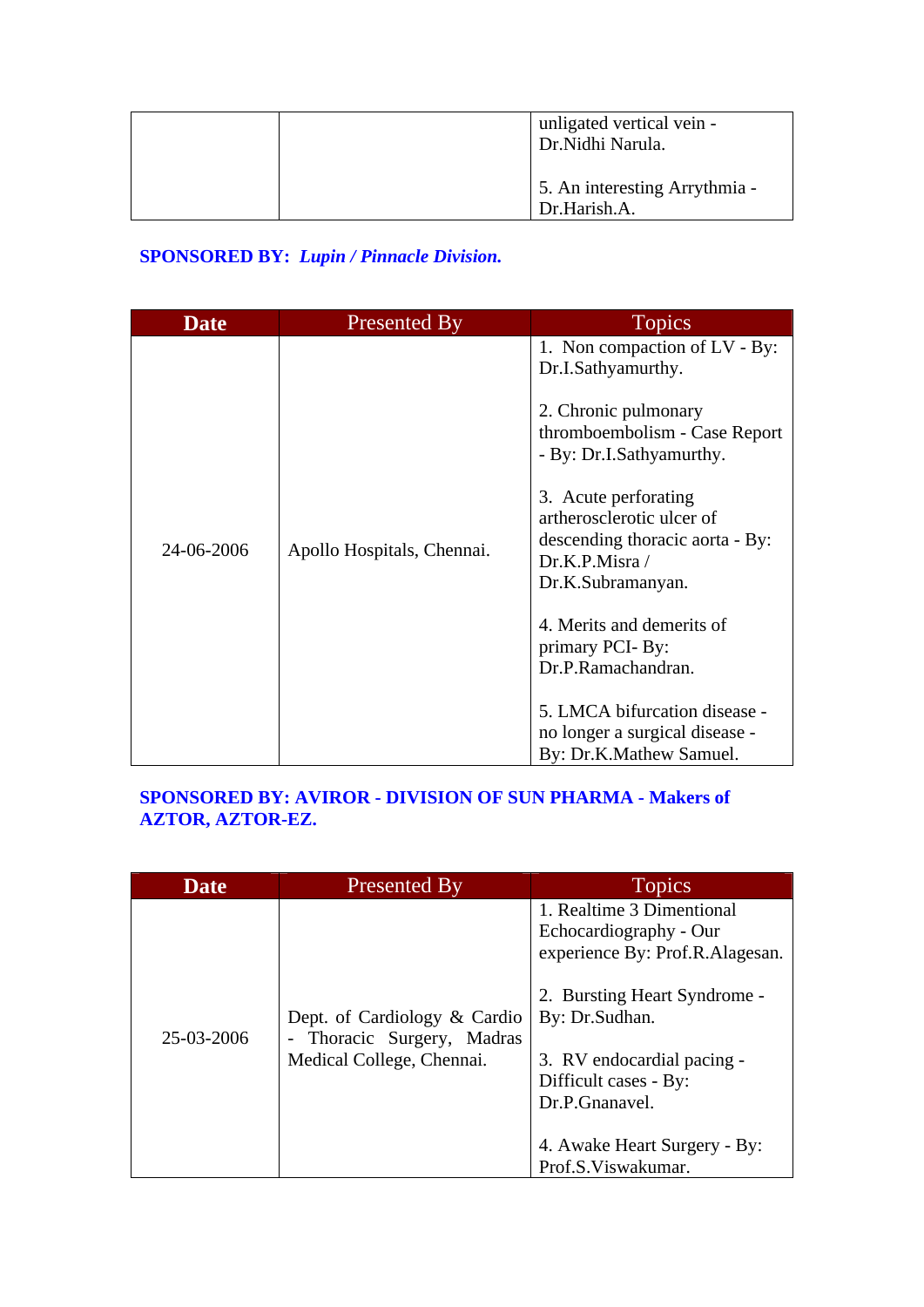| 5. Hypereosinophilic syndrome<br>- By: Dr.T.Munusamy. |
|-------------------------------------------------------|
|                                                       |
| 6. Intervention in Budd-chiari                        |
| syndrome- By: Dr.P.Jaishankar.                        |
| 7. Interesting images - By:                           |
| Dr.K.Meenakshi.                                       |
|                                                       |
| 8. Unruptured aneurysm of left                        |
| sinus of valsalva with aortic                         |
| regurgitation - By:                                   |
| Dr.Kulasekaran.                                       |

### **SPONSORED BY: Dr.Reddy's Lab, makers of ATOCOR, PLAGRIL, CARDIOPRIL.**

| <b>Date</b> | <b>Presented By</b>           | <b>Topics</b>                                                                                                                                                                                                                                                                                                          |
|-------------|-------------------------------|------------------------------------------------------------------------------------------------------------------------------------------------------------------------------------------------------------------------------------------------------------------------------------------------------------------------|
|             |                               | 1. Synchronization of Cardiac<br>Oscillators -an experimental model<br>by Mr.Krishnan and Srinivasa<br>Chakravarthy, I.I .T., Chennai and<br>The Heart Institute.<br>2. Intervention - Catheter or<br>Surgical?-open debates-By<br>Prof.Solomon Victor, M.S., M.Ch.,<br>Professor of Cardiothoracic Surgeon<br>(Retd). |
| 25-02-2006  | The Heart Institute, Chennai. | 3Determinants of Operative<br>Mortality in infants and childern<br>undergoing surgery for AV canal<br>defects-Special emphasize on<br>pulmonary Hypertension and<br>anaemia-By Prof<br>P.S.Sreemathi, M.S., M.Ch., Professor<br>of Paediatric Cardiothoracic<br>Surgery(Retd).<br>4. Acute Coronary Syndrome           |
|             |                               | Management with GPA-By<br>Dr.Sanijiv Agarwal, MD, DM(card).                                                                                                                                                                                                                                                            |

### **SPONSORED BY: ZYDUS-CND, AGGARAMED, NOKLOT, LOSACAR\_H.**